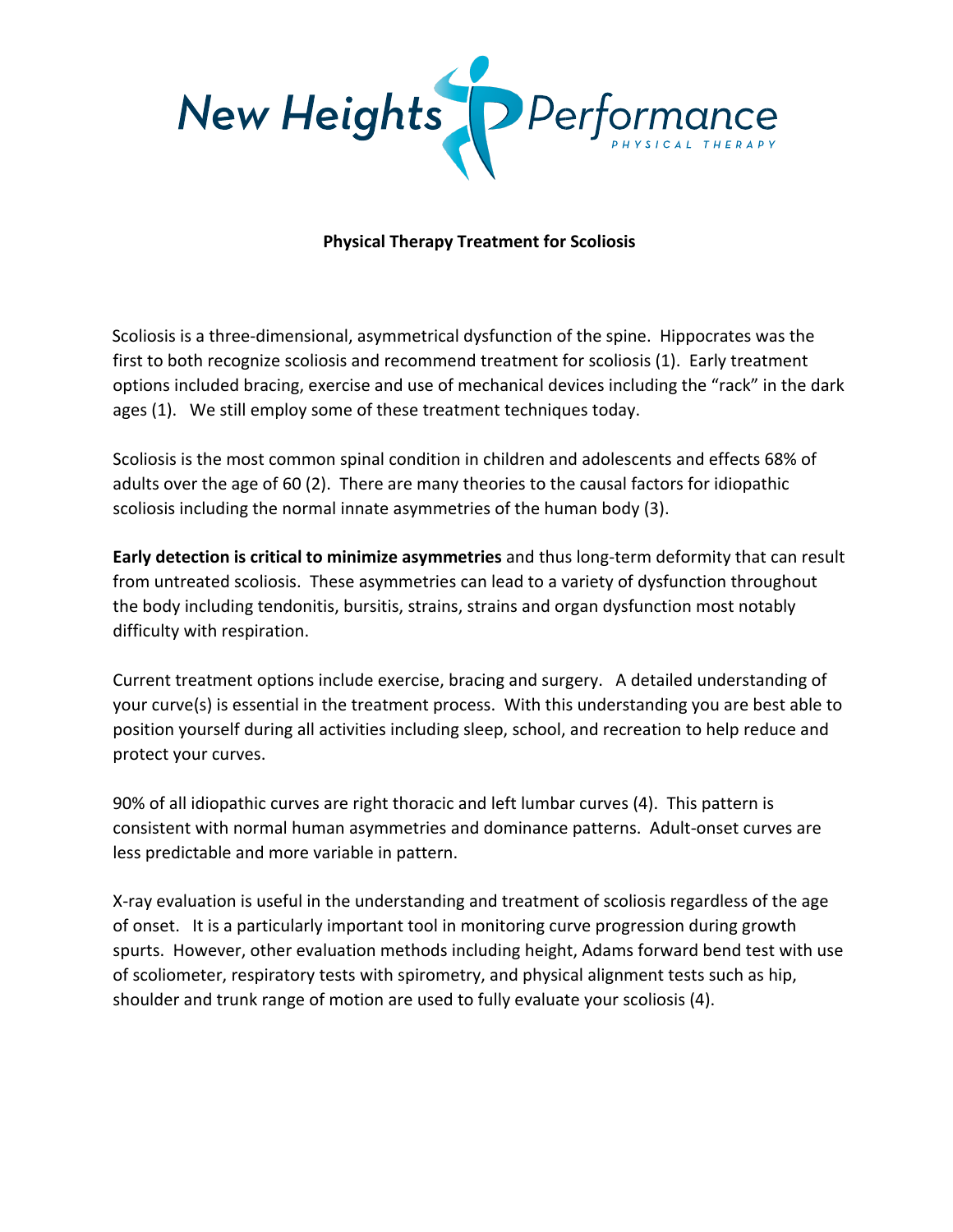

Scoliosis treatment includes instruction in spine precautions, shoe recommendations, general exercise, breathing exercises, and scoliosis specific exercises.

Spine precautions for those with scoliosis include:

- Limit the load your spine carries. This includes reducing the weight of backpacks or the use of rolling bags.
- Avoid repetitive bending and extending. This may require modifications to activities such as gymnastics, gardening and yoga, in addition to postural changes such as how you sit during the school day.
- Sleep on your back, not your stomach.
- Wear supportive shoes.

Those with scoliosis are encouraged to be active. This can be formalized sports activities such as basketball or volleyball, general childhood play such as climbing at the neighborhood playground, or the utilization of a consistent gym routine for older teens and adults.

Seek out treatment from a physical therapist trained in the treatment of scoliosis. Your physical therapist will educate you about the specifics of your curve, help you implement spinal precautions for daily life and recreation and guide you on specific sleep postures to minimize your curve while you sleep. In addition, your physical therapist will instruct you in breathing exercises to minimize the asymmetries of your rib cage and maximize your respiratory capacity.

Finally, your physical therapist will teach you scoliosis specific exercises. These exercises are designed to elongate your spine, minimize asymmetries throughout your body and maximize the use of supporting joints such as your hips.

You are the best advocate for yourself and your child. You do not need to live with pain of untreated scoliosis, and you can prevent the progression of your curve as you age. Postural Restoration Institute (PRI) physical therapists are ideally positioned to treat scoliosis as they are experts in the treatment typical body asymmetries. PRI trained PT's are well suited to treat children with mild scoliosis or adults with any level of scoliosis or age of onset. Schroth trained physical therapists are extensively trained in scoliosis and typically treat children with significant scoliosis.

**Scoliosis is a dynamic spine condition. It can change as you age and as you grow, and thus it is important for you to advocate for the proper evaluation and treatment of your spine**.